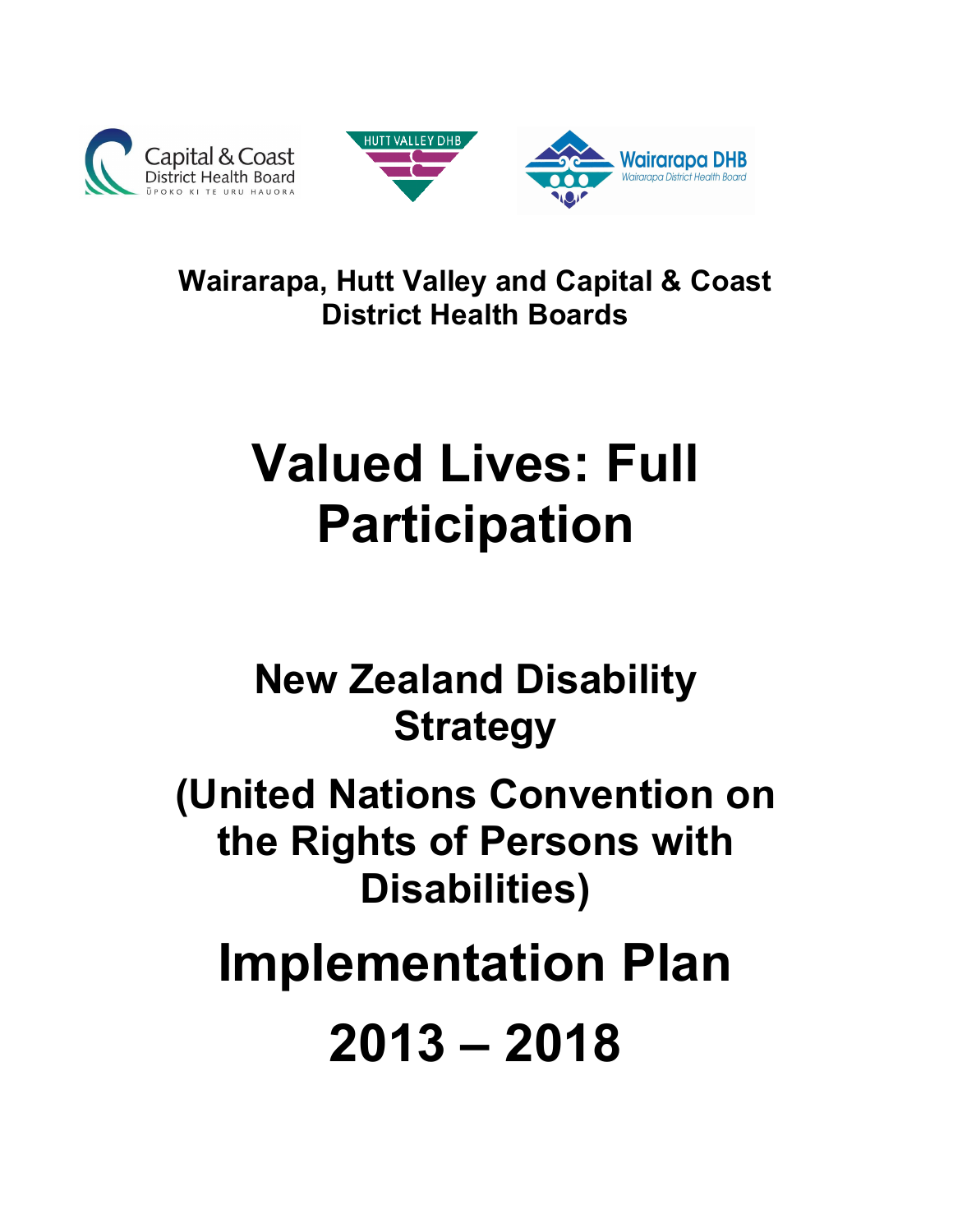## The sub Regional Implementation Plan

### Valued Lives Full Participation

A sub regional Disability Forum in June 2013 led to a community mandate for a sub regional approach to disability planning. A renewed energy for improving health outcomes for all who experience disability irrespective of age, ethnicity gender or locality

The outcomes of the workshops have laid the foundation of the draft plan. The plan will be developed and overseen by a newly appointed Sub Regional Advisory Group which will link into CPHAC and DSAC and support the Senior Leadership Teams in each DHB district.

While One in five people were identified as having disabilities in the 2006 census, data collated over 2010/11 at CCDHB by Press Ganey shows an average 30% of the population of hospital users identified a range of issues linked to disability. An international gap in disability specific data has led to a drive to work towards a more visible measure of the health needs of this diverse population

Health professionals are experts in the treatment of disease and geared to treat illness in the usually well. Those who experience disability due to the impact of long term conditions, congenital and/or acquired conditions through accident or illness often have a range of complex health and support needs.

It is the understanding and ability to respond to the support needs that leads to the need for policy that applies equally at all levels. Hutt Valley and Capital and Coast District Health Boards signed up to a four year implementation plan June 2012. Wairarapa District Board also developed a disability plan for 2005–2009.

It is important to take the opportunity to align planning across the 3 DHBs to achieve the best outcomes across the sub region.

#### **Priority areas identified by the community:**

#### **1. HEALTH**

#### **The need for an improved patient journey through Primary Care and hospital services:**

People tell us their needs are not well understood when dealing with health professionals. They often have multiple clinicians involved as well as servuces which do not communicate well with each other

The lack of disability specific information makes it difficult for clinicians to share information and skills between specialists and General Practice. The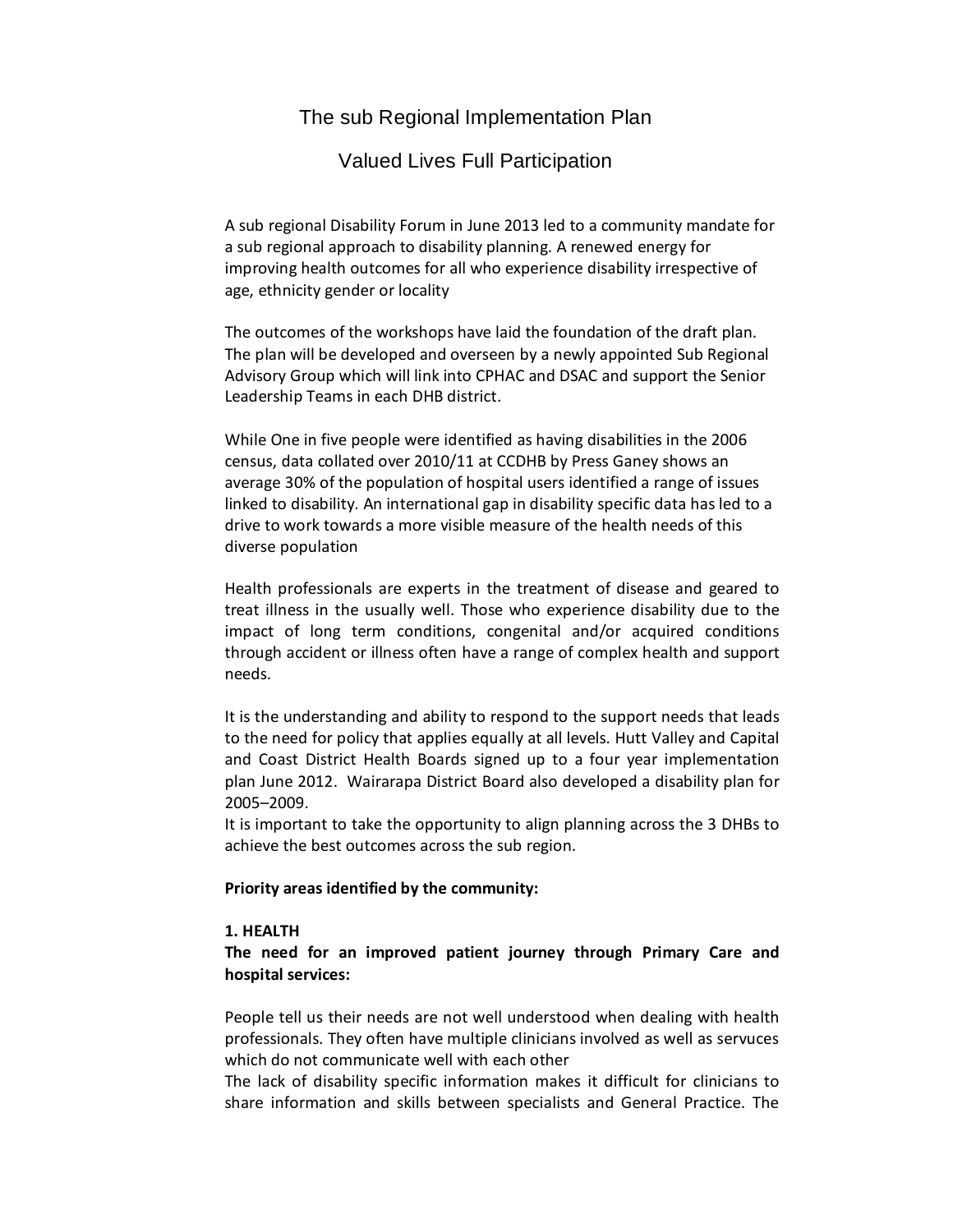plan prioritises data collection linked to improved identification of support needs. The health passport and the disability icon are key tools for integration and long term visibility for people with the most complex needs and multiple clinical pathways. A disability responsiveness training plan will be implemented across all three health boards. As far as possible training will be practical and built into current programmes and daily practice

#### **2. INCLUSION**

#### **Our districts will better include and promote the full participation of disabled people, and services will ensure the best support for disabled people and their families**.

People want to be heard and are often excluded from the planning of services and are not consulted in decisions about their own health and wellbeing. The needs of those who are older and needing support as well as those who face barriers due to mental health issues will be included in future in all planning and design of services that they need to use. This includes child health services .A new community directory will be launched July 14 that will address the information needs of people across the region. An organisational action group will gradually extend from CCDHB to the three areas and a group of champions/facilitators will be proactive to ensure disability is integrated into all future planning

#### **3. ACCESS**

#### **Disabled people will have more independent access to services to meet their health and support needs**

To improve Access in the wider context key projects will include:

Development of a New Zealand Sign Language Policy All key documents for the public will be written in plain English and Disability specific documents will be converted to easi read format Across all three areas access audits will evaluate current environmental access issues and a plan for change and improvement will be developed over

subsequent years

People have asked for better access to information, including clinical information as well as physical access eg car parking and other kinds of access to building. This will be different across all four sites due to relative age of buildings

#### **4. LEADERSHIP**

**The Three subregional DHBs will provide and/or share leadership with disability communities & others to develop, adapt & meet current and new expectations**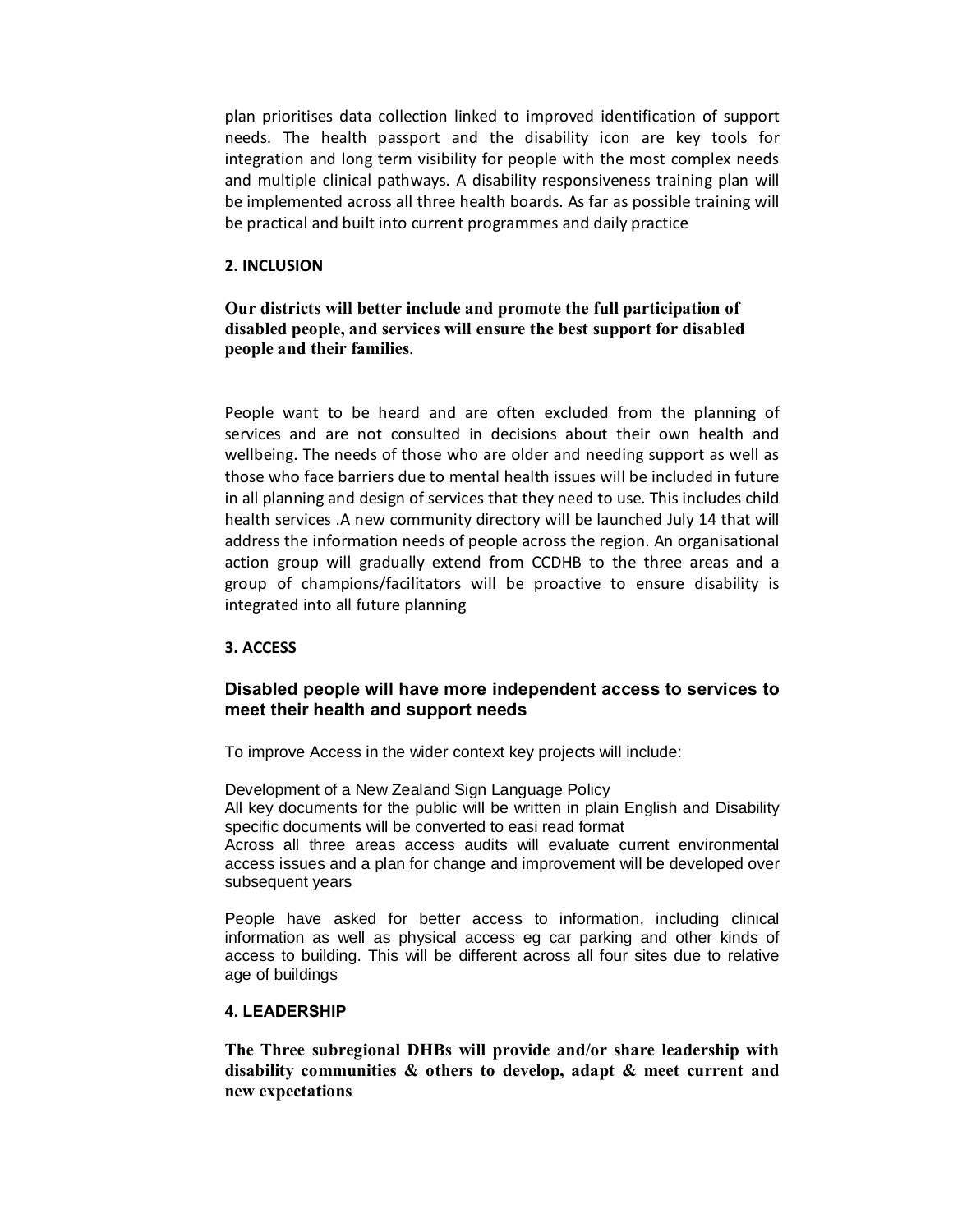This section includes initiatives to include consumer engagement across all impacted populations including those who experience mental health issues and older people.

Annual and local forums will help lay the ground for changes in subsequent years.

The Three DHBs also commit to improving the numbers of disabled people within the health workforce to at least  $10\,$  ó  $15\%$ . This may mean for some increased use of employment subsidies to ensure work experience is appropriate and supportive

Maori and Pacific people with disabilities will also develop their own initiatives to ensure culturally specific responsiveness around disability is achieved

Finally the research and innovation possible as a result of the range of initiatives over five years will raise the disability communities to a place of prominence within health planning

This means ultimately an easier more streamlined journey through services and improved health outcomes for those who currently struggle with a complex system. The sub region is now taking the lead nationally on the implementation of the UN Convention within the health sector. The learning will aim to benefit all health boards and the disability communities connected to them. The plan will be found on all the public websites of our Three DHBs after December

http://www.ccdhb.org.nz/planning/disability/

[=](http://www.ccdhb.org.nz/planning/disability/)